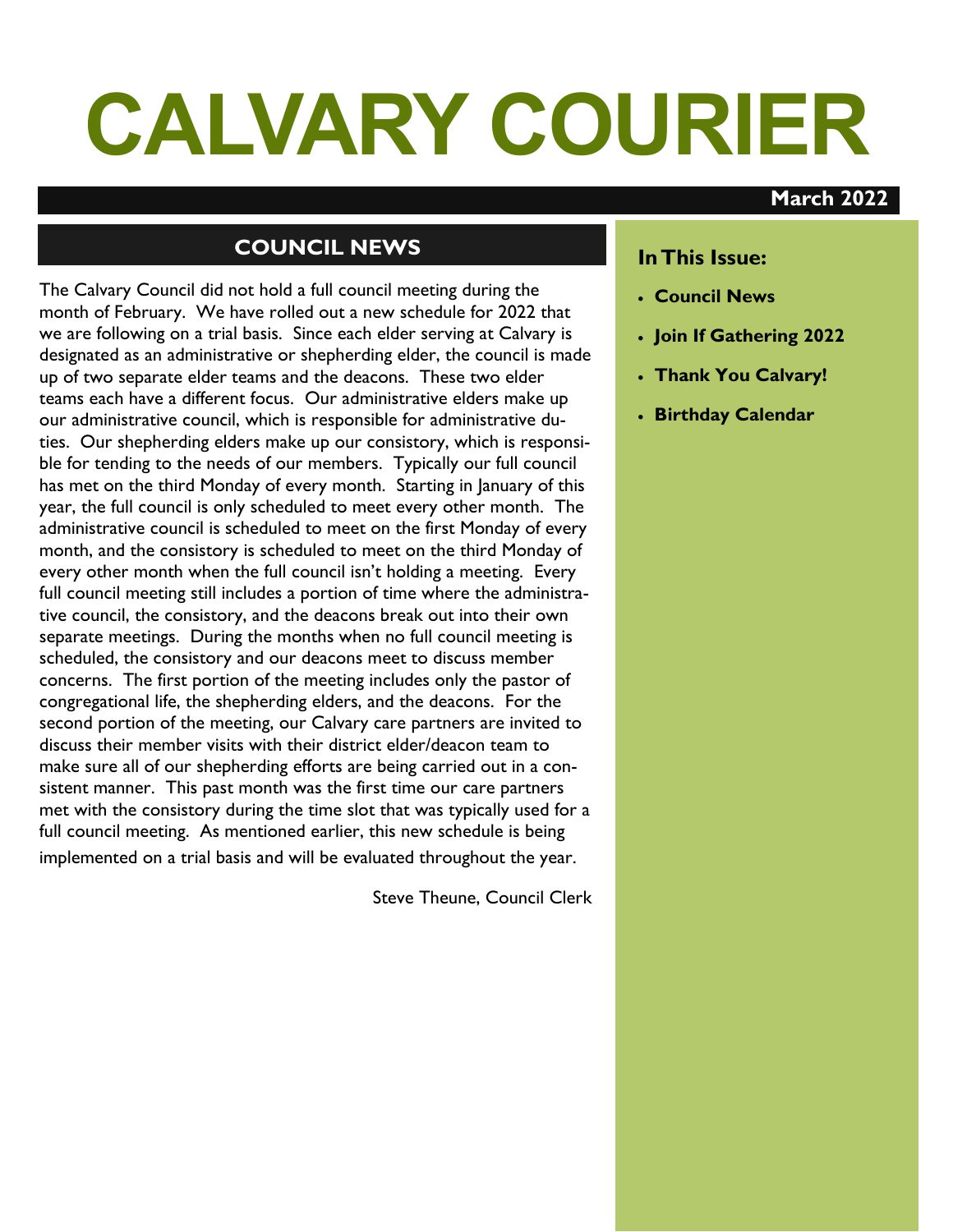### **JOIN US FOR IF GATHERING**



IF:2022 IS A TWO-DAY EVENT WHERE WOMEN ALL OVER THE WORLD GATHER TOGETHER, GET EQUIPPED, AND DISCOVER THE NEXT STEP IN THEIR CALLING:

Last IF:Gathering we reached 144 countries. You gathered in 6500 different locations. This is the greatest group project and you do not want to miss it. IF:2022 is going to be incredible because we need hope!

We want you gathered in living rooms and dorm rooms and small churches all over this planet. Because you with your people builds the kingdom. March 4th & 5th. Do not miss this.

**Go to Calvary's Website and follow the link to register.** 

A few of the sessions will be: WHEN A LIFE OF JOY SEEMS IMPOSSIBLE With Katherine wolf

Joy is easy to find when your days are easy and light, but how do we also choose joy in the mundane and dark days? How do we remain steadfast and immovable when everything around us is changing constantly? Katherine Wolf believes joy isn't *only* found in a pain-free life. Join Katherine as she shows us how to live in the tension of "The Good Hard" and to have joy no matter what our circumstances may be.

WHO ARE YOU FOLLOWING with Sadie Robertson Huff In a world obsessed with social media likes, follows, and influencers, how do we navigate who we're letting influence us? Who are we allowing to influence our daily thoughts and actions? Join Sadie Robertson as she takes us on a deep dive to explore how to live a vibrant, bold, and uncompromising life of faith in God when we have so many voices telling us who to be.

## **Thank you**

Pathways of Pella would like to say a sincere thank you for all *the support from the congregation of Calvary Church. In the Baby Bottle campaign we collected just over \$750.00 along with the many tangible items. Thanks to this support we will be able to serve our clients many needs. Thank you again.* 

*Thank you so much for your ongoing support! Because of your generous gifts, World Renew was able to partner with 73 Christian Organizations in 1,275 communities and 31 countries. As a result, more than 1.1 million people made positive, long-term changes in their lives through World Renew's disaster response, development, and justice programs. Your support for World Renew in 2021 helped people see themselves as image bearers of God and to live into the plans God has for them to glorify Him*